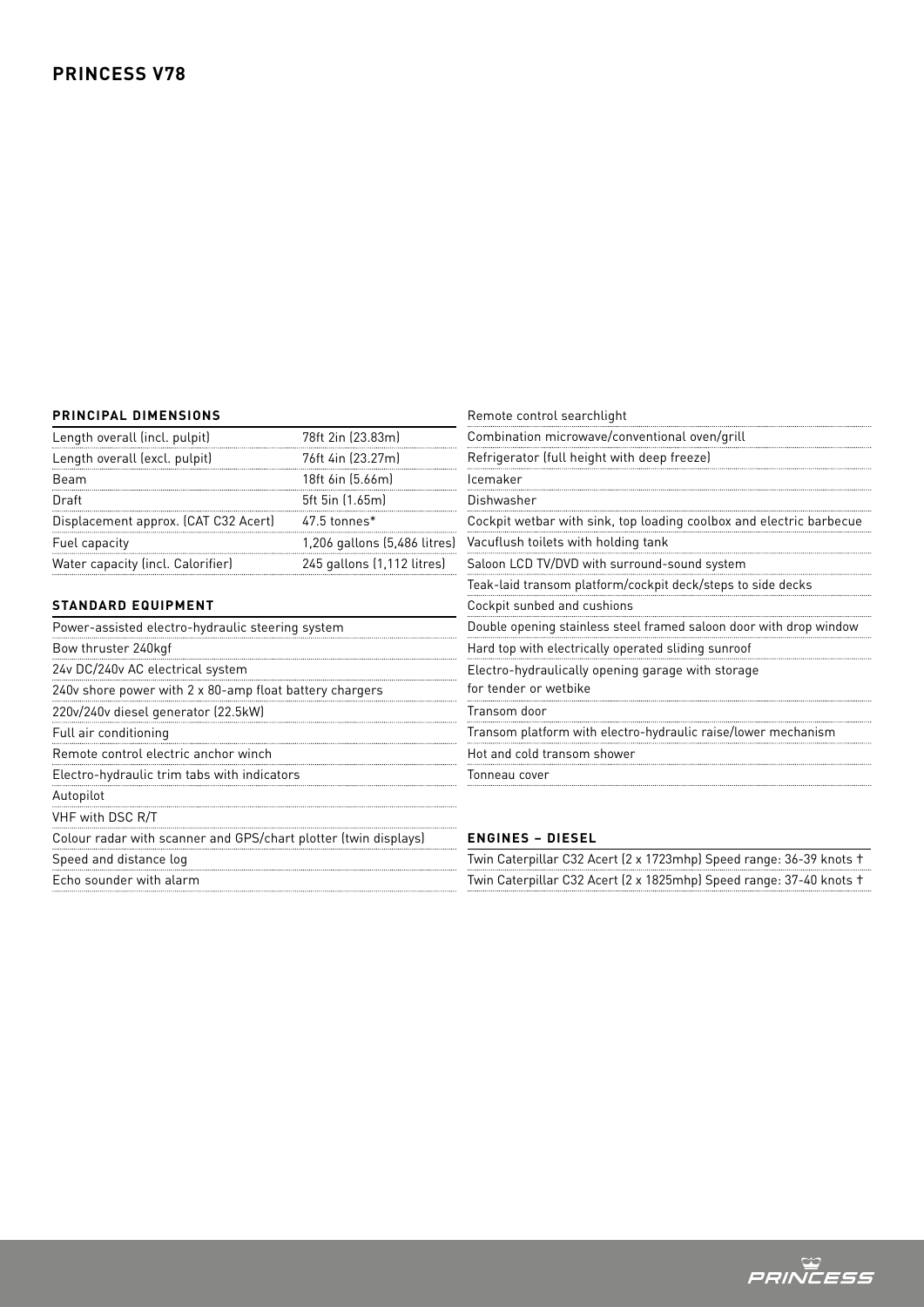# **PRINCESS V78**

### **DECK FITTINGS**

- **Reversible electric anchor winch with** foredeck and helm position controls
- Self-stowing 50kg Delta anchor with 100 metres chain
- Bow rope storage locker
- Anchor wash facility
- $\blacksquare$  Stemhead roller with automatic anchor launch and retrieve
- **Stainless steel bow, stern and** spring cleats (8)
- **Example Stainless steel pulpit and quardrails**
- Two electric sternline winches
- **Stainless steel coachroof handrails**
- Twin coachroof lockers for storage of fenders and sunbed cushions
- Forecabin hatch
- PVC rubbing band with stainless steel insert
- Full set of IMCO navigation lights
- $\blacksquare$  Riding light
- **Exerchlight with remote control**
- <sup>n</sup> Twin electric horns
- <sup>n</sup> Fuel and water fillers
- Electro-hydraulic telescopic passerelle (4.4m) with remote control
- **Stern docking lights**
- Foredeck sunbed with electrically adjustable headboard

## **COCKPIT**

- $\square$  Teak decking
- U-shaped seating/dining area with folding table and additional L-shaped seat with coffee table
- $C$ ockpit wetbar with sink, top loading coolbox, electric barbecue, waste bin and stowage
- $S$ unbed aft
- **Externage garage for dinghy/wetbike** and general stowage with electrohydraulic aft door and electric winch system for dinghy/wetbike retrieval
- Life raft storage (2 x 8 man)
- Access door to crew cabin
- 220/240v shore support inlet
- **s** Stowage lockers
- **s** Stainless steel grabrails

### **COCKPIT (CONTINUED)**

- $C$ ockpit lighting
- Cockpit speakers linked to saloon surround sound system
- Twin cockpit gates leading to aft deck and to bathing platform with raise and lower facility (400kg capacity), hot and cold transom shower, foldaway swimming ladder and teak decking
- Tonneau cover with zip door

#### **HELM POSITION**

- $\blacksquare$  Twin helm seats with electric adjustment for helmsman
- AC/DC control systems panel
- Door to side deck
- Toughened glass windscreen clear for unimpaired night vision
- <sup>n</sup> Instrument panel
- <sup>n</sup> Full engine instrumentation
- Fuel gauges
- **Electronic engine and gear**
- shift controls
- Power assisted electronic steering with hydraulic back up
- **Bow thruster controls**
- <sup>n</sup> Rudder position indicator
- Electro-hydraulic trim tab controls and indicators
- <sup>n</sup> Colour radar with scanner and GPS/chartplotter (twin displays)
- Autopilot
- High-speed compass
- <sup>n</sup> Speed log
- Echo sounder with alarm
- $NHE$  DSC  $P/T$
- Anchor winch remote control
- Searchlight remote control
- <sup>n</sup> Chart area
- $\blacksquare$  Windscreen wipers with freshwater wash
- Bilge pump controls with visual 'pump running' indicators
- <sup>n</sup> Fuel contamination alarm system
- Air conditioning outlets

### **DECK SALOON**

- U shaped sofa with coffee table
- $s$  Sofa opposite
- **Bar unit incorporating refrigerator,** bottle and glass storage
- Entertainment centre incorporating LCD TV with powered lift linked to surround sound system
- 'L' shaped dinette
- All windows in toughened safety glass
- Electric opening window portside
- Blinds, curtains or sunscreens to all windows and doors
- **Overhead downlighters and** concealed lighting
- **Electrically operated opening roof**
- **Double opening stainless steel** framed saloon door with drop window
- Full air conditioning

### **GALLEY**

- Granite/marble worktop
- **Four-zone ceramic hob**
- Combination microwave/conventional oven with grill
- <sup>n</sup> Icemaker
- 8 place dishwasher
- <sup>n</sup> Stainless steel sinks with Monobloc mixer taps
- Full height fridge/freezer
- Storage cupboards, drawers
- and lockers
- <sup>n</sup> Waste bin
- **Opening portholes**
- Combination washer/drver and storage in lobby area
- Air conditioning

#### **ACCOMMODATION**

- All cabins feature opening and/or fixed portholes, 240v power points and air conditioning
- All bathrooms feature opening portholes, fresh water Vacuflush toilets with holding tanks and 240v shaverpoints

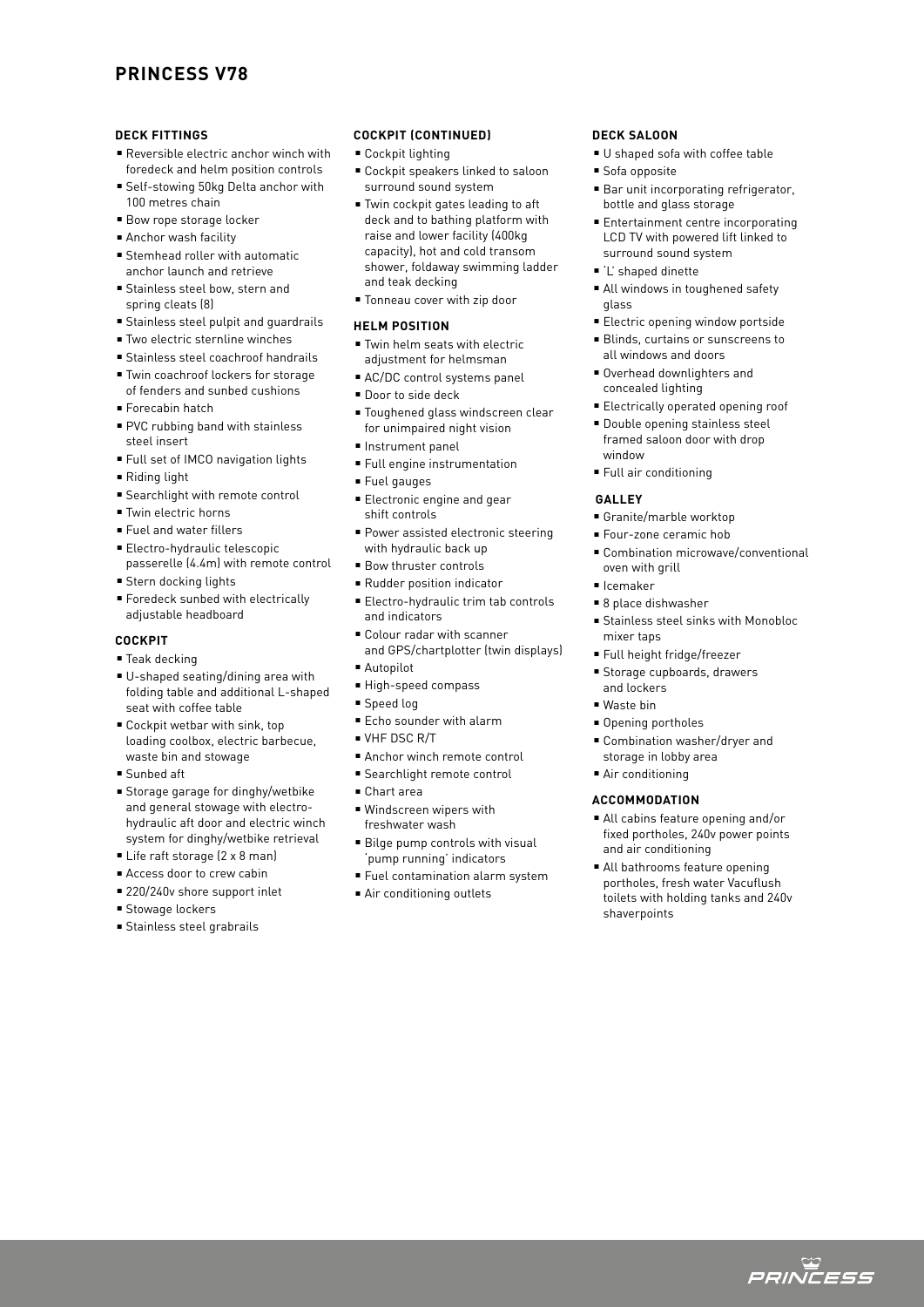# **PRINCESS V78**

### **OWNER'S STATEROOM**

- **E** Large double bed with quilted bedspread
- $\blacksquare$  Dressing table with chair
- Walk-in wardrobe
- Chaise longue
- **Drawers, cupboards and** storage lockers
- Overhead and individual berth lights
- Fixed and opening portlights
- **ELCD TV with surround sound** entertainment system

### **En-suite shower/WC:**

- Twin washbasins with Monobloc mixer taps
- **E** Separate shower cubicle with automatic shower pump-out
- Extractor fan
- Opening porthole
- $Mirror$
- **Storage lockers**

### **FORWARD GUEST CABIN**

- **E** Large double bed with quilted bedspread
- Vanity unit with storage
- Wardrobe with shelves
- **Drawers, cupboards and** storage lockers
- $ICD$  TV
- Overhead and individual berth lights
- **Deck hatch with fly screen and blind**
- **Example 2** Large opening portholes

# **En-suite shower/WC:**

- Vacuflush freshwater WC
- <sup>n</sup> Washbasin with Monobloc mixer tap
- **E** Separate shower cubicle with automatic shower pump-out
- Extractor fan
- Opening porthole
- Mirror
- Storage lockers

### **PORT GUEST CABIN**

- Two full-size single berths with quilted bedspreads
- **Wardrobe with shelf**
- **s** Storage lockers

## **PORT GUEST CABIN (CONTINUED)**

**• Downlighters and individual** berth lights

# **• Opening portholes**

- **En-suite shower/WC:**
- Washbasin with Monobloc mixer tap
- **E** Separate shower cubicle with automatic shower pump-out
- Extractor fan
- **Opening porthole**
- $Mirror$
- Storage locker
- <sup>n</sup> Separate access from passageway as well as from cabin

## **STARBOARD GUEST CABIN**

- $\blacksquare$  Two single berths
- <sup>n</sup> Wardrobe
- Storage locker
- **Downlighters and individual** berth lights
- **Opening port holes**

### **CREW CABIN**

■ Two full-size single berths, storage lockers and enclosed WC, washbasin and separate shower compartment

### **INTERIOR FINISH**

- <sup>n</sup> Furniture finished in choice of Serotina Cherry or Light Oak with either a satin or high gloss finish. Walnut is available as an option
- Galley in choice of granite or marble
- Bathroom units and floors fitted with granite or marble
- Choice of upholstery fabrics, carpets and curtains from co-ordinated range
- **Timber laid galley**
- Timber laid saloon floor with carpet inlay

### **POWER AND DRIVE SYSTEMS**

- **Engine room soundproofed**
- High-volume air intakes
- **Engine room extractor fan with** electronic time delay

### **POWER AND DRIVE SYSTEMS (CONTINUED)**

- Engine exhaust silencers and water-cooled exhausts
- **Engine beds integrally moulded** with hull for strength and vibration absorption
- <sup>n</sup> Forward and aft engine-room bulkheads integrally bonded
- **Engines flexibly mounted**
- Automatic fire extinguisher with remote override control
- <sup>n</sup> Automatic and manual bilge pumps
- **Engine-room lighting**
- **Propeller shafts in Marinemet**
- 5-bladed propellers in nickel aluminium bronze
- High-speed balanced rudders
- Cathodic protection for sterngear
- **Sterngear, engines, fuel tank fillers,** etc. all electrically bonded
- Power assisted electro-hydraulic steering system
- **Single-lever electronic** engine controls
- Bow thruster (200kgf)
- **Freshwater supply point in** engine room

#### **ELECTRICAL SYSTEMS 24 volt:**

- $4$  x heavy duty batteries for engine starting
- $\bullet$  6 x heavy duty auxiliary batteries
- Engine alternators charge both banks of batteries via automatic switch charging system
- $= 2 \times 80$  amp battery chargers charge both banks of batteries via an automatic switch charging system
- Battery paralleling system with remote control at helm position
- Remote battery master switches with control switch at main panel
- Circuit breakers on all circuits
- 24–12v dropper for certain navigation and radio circuits